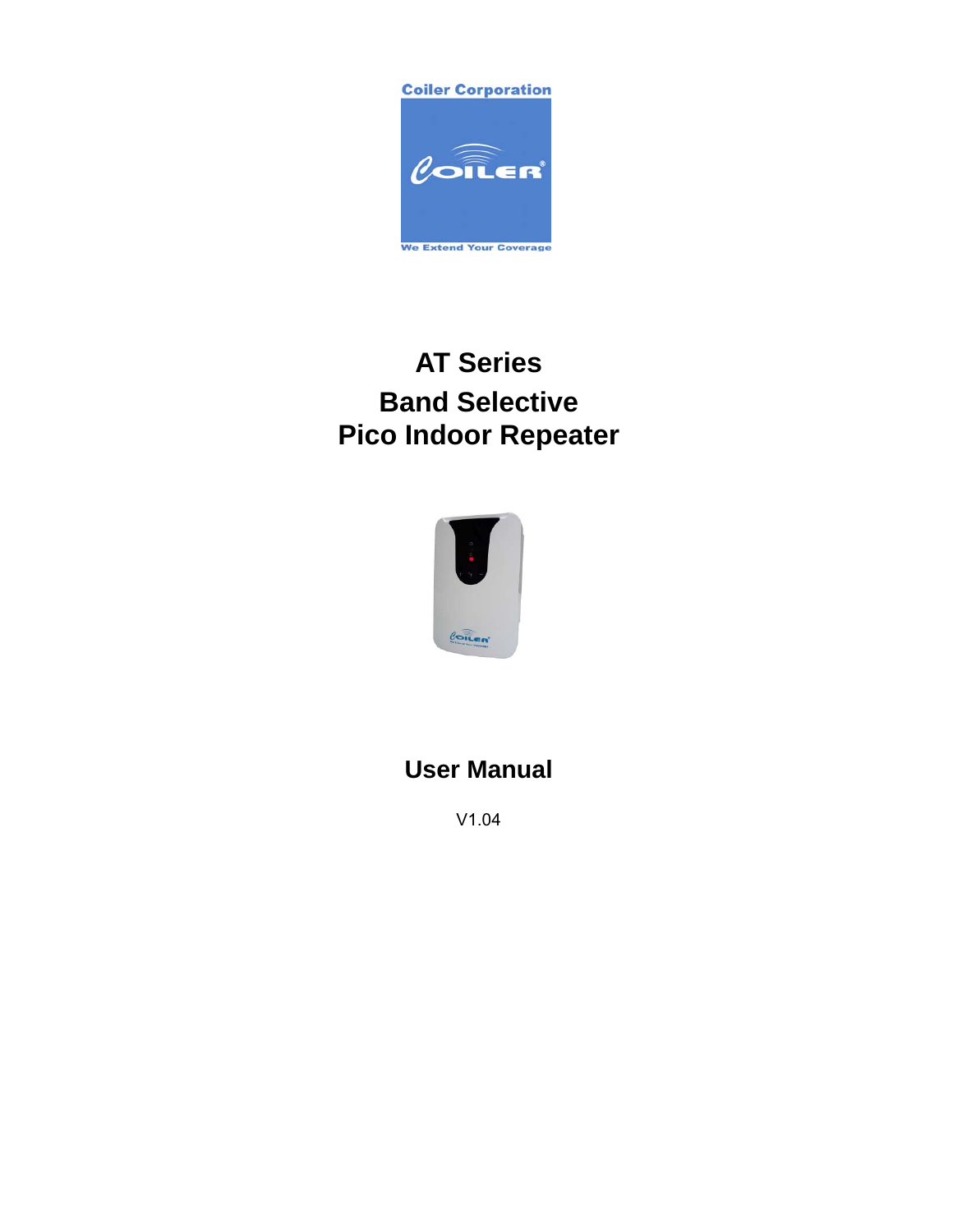

#### **Edition**

Fourth Edition, May 2012.

#### **Copyrights**

The information contained herein is the property of Coiler Corporation. No part of this document may be reproduced or transmitted in any form or by any means, electronic or mechanical and for any purpose without prior written permission of Coiler.

Copyrights © 2012. All rights reserved.

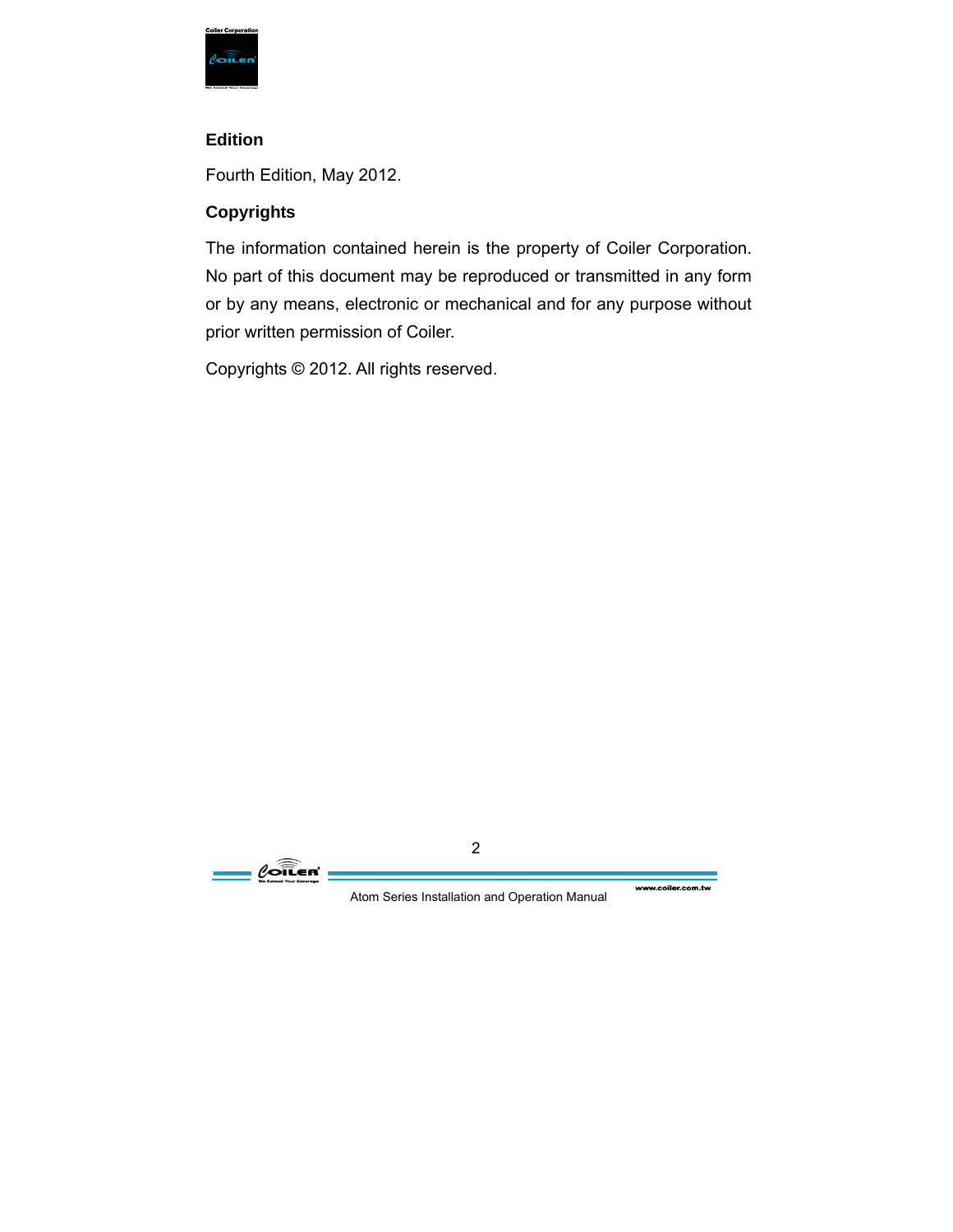

### **1. About this Manual**

This installation guide is produced for the use of Coiler's AT Series Repeater by Coiler personnel, licensees and customers.

Due to the continued progress in methodology, design and manufacturing of our products, the contents of this document are subject to revision without any notice. Coiler assumes no legal responsibility for any error or damage resulting from the use of this document.

Your comments can assist us in improving our products and services. Please address them to Coiler at any time.

- Address : 8F-4, No.75, Sec.1, Xintai 5th Rd., Xizhi Dist. New Taipei City 221, Taiwan.
- Phone : +886 2 2698 2618
- Fax : +886 2 2698 2629
- Website : www.coiler.com.tw
- Email : sales@coiler.com.tw

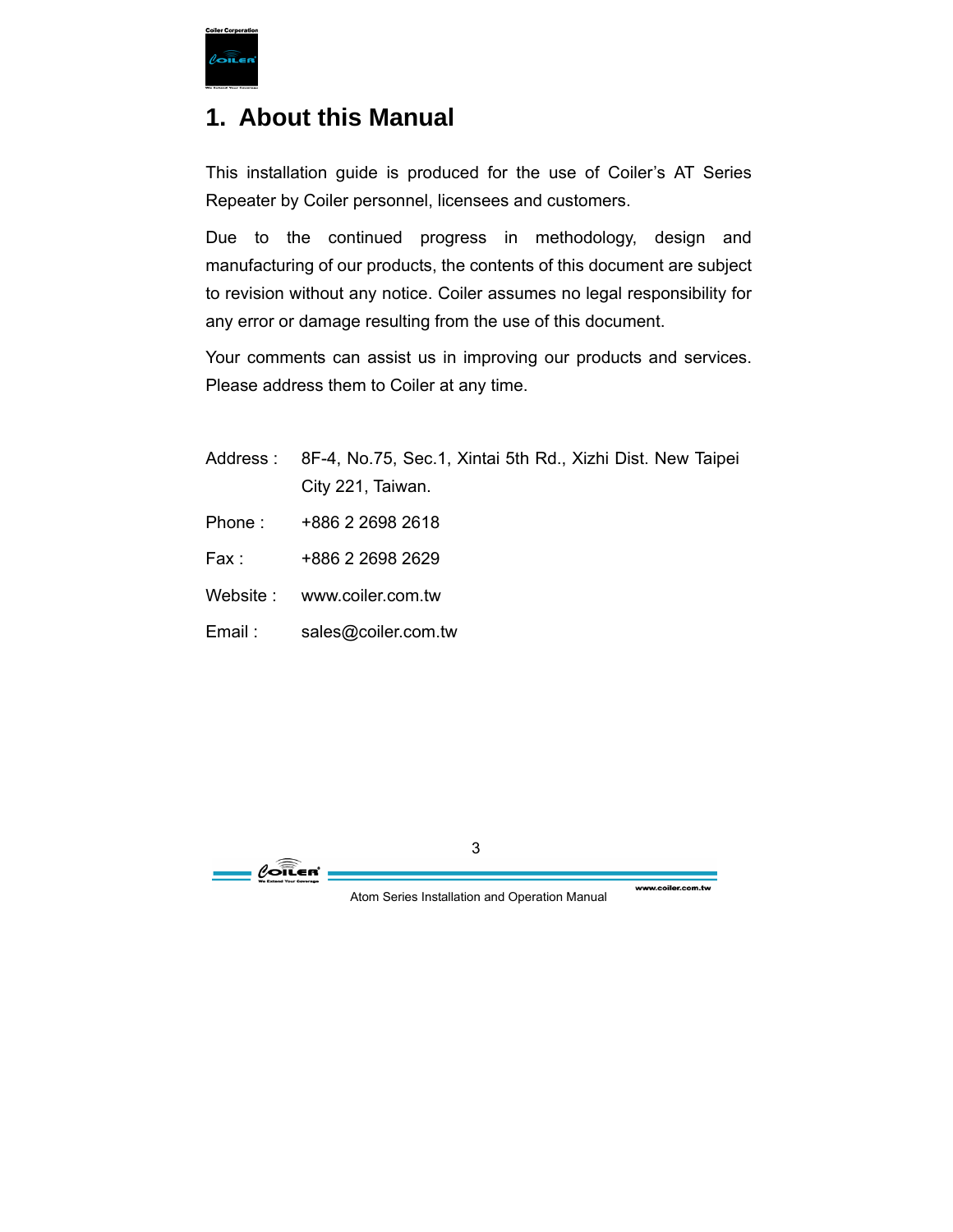

## **2. Table of Contents**

| $1_{\cdot}$ |      |                                                |  |  |
|-------------|------|------------------------------------------------|--|--|
| 2.          |      |                                                |  |  |
| 3.          |      |                                                |  |  |
| 4.          |      |                                                |  |  |
| 5.          |      |                                                |  |  |
|             | 5.1. |                                                |  |  |
|             | 5.2. |                                                |  |  |
|             | 5.3. |                                                |  |  |
|             | 5.4. |                                                |  |  |
|             | 5.5. | Installation of the Extended Service Antenna14 |  |  |
|             | 5.6. |                                                |  |  |
| 6.          |      |                                                |  |  |
|             | 6.1. |                                                |  |  |
|             | 6.2. |                                                |  |  |
|             | 6.3. |                                                |  |  |
|             | 6.4. |                                                |  |  |
|             | 6.5. |                                                |  |  |
| 7.          |      |                                                |  |  |

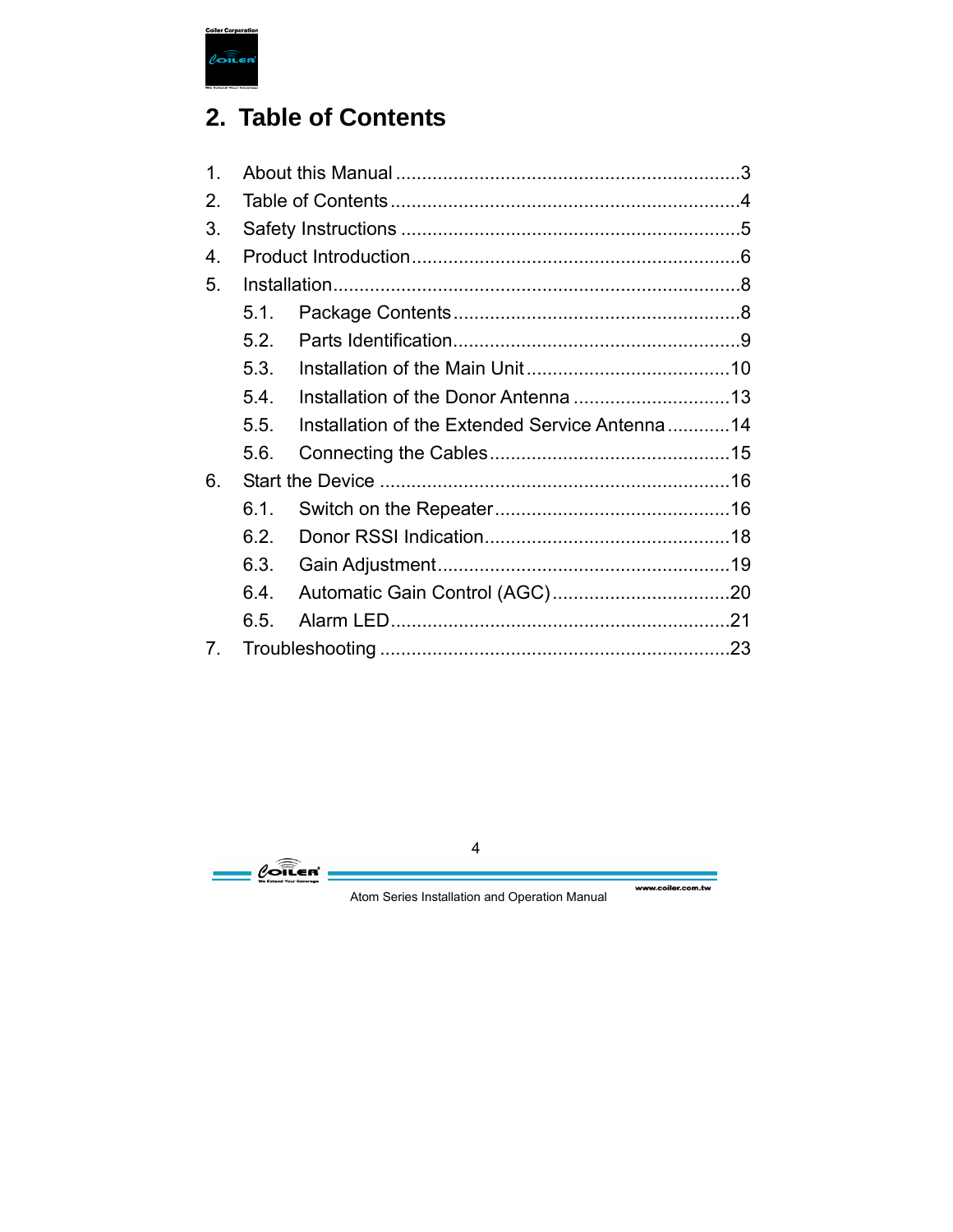

### **3. Safety Instructions**

Any personnel involved in the installation or operation of the Coiler AT Series Band Selective Repeaters must understand and obey the following safety instructions:

- 1. The Coiler AT Series Band Selective Repeaters must be used exclusively for its application as described in this guide's product introduction and nothing else.
- 2. For your safety, please be aware of power lines at all times during the installation and use of the repeater. Please ensure to take appropriate safety measures for protection. Contact with high-voltage power lines can cause serious injury or even death.
- 3. Please handle the equipment with care. Mechanical shock due to the dropping or mishandling of the product can permanently damage sensitive RF components. Falling parts can also cause serious personal injury.
- 4. The AT Series Band Selective Repeaters are designed for indoor applications only and should be kept away from water and humidity.
- 5. The primary AC power range for the repeater is AC110-240V. It is possible to damage the repeater if the primary AC power is outside this range.
- 6. An external lightning protector is recommended when the donor antenna is installed outdoors.

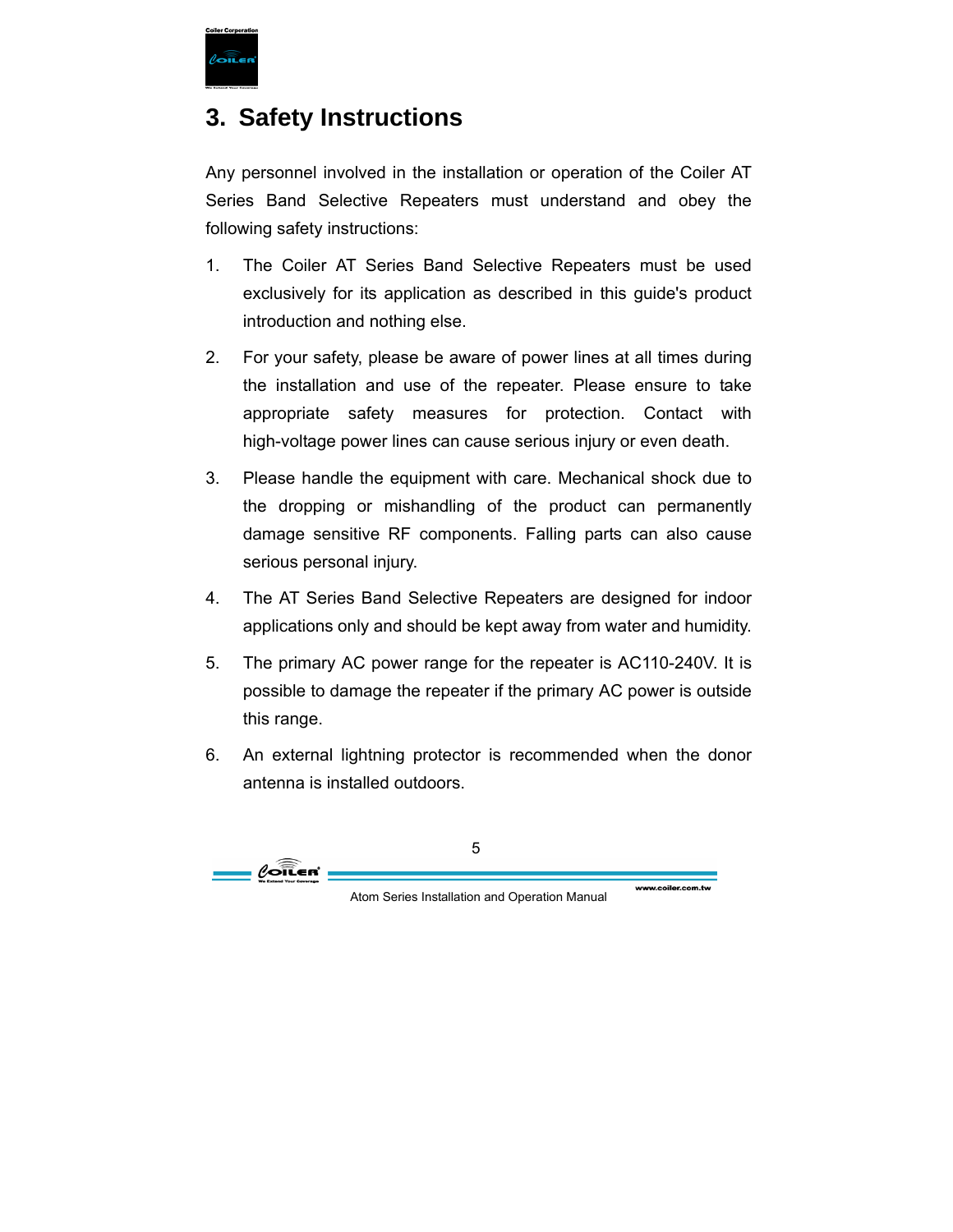

### **4. Product Introduction**

The Coiler AT Series Band Selective Repeater is designed to improve mobile phone signal coverage and enhance reception in indoor areas where mobile signal is limited or compromised due to construction structures or natural obstacles. This device is a perfect choice for network operators seeking a quick and cost-effective coverage solution for small indoor areas. As an additional benefit, the AT Series will fit perfectly into any home or office setting due to its modern and stylish design.



This device is designed as a bi-directional amplifier that receives and amplifies signals from one or more base stations and retransmits the signals to one or more mobile phones. The repeater also receives signals from one or more mobile phones, amplifies and retransmits the



www.coiler.com.tw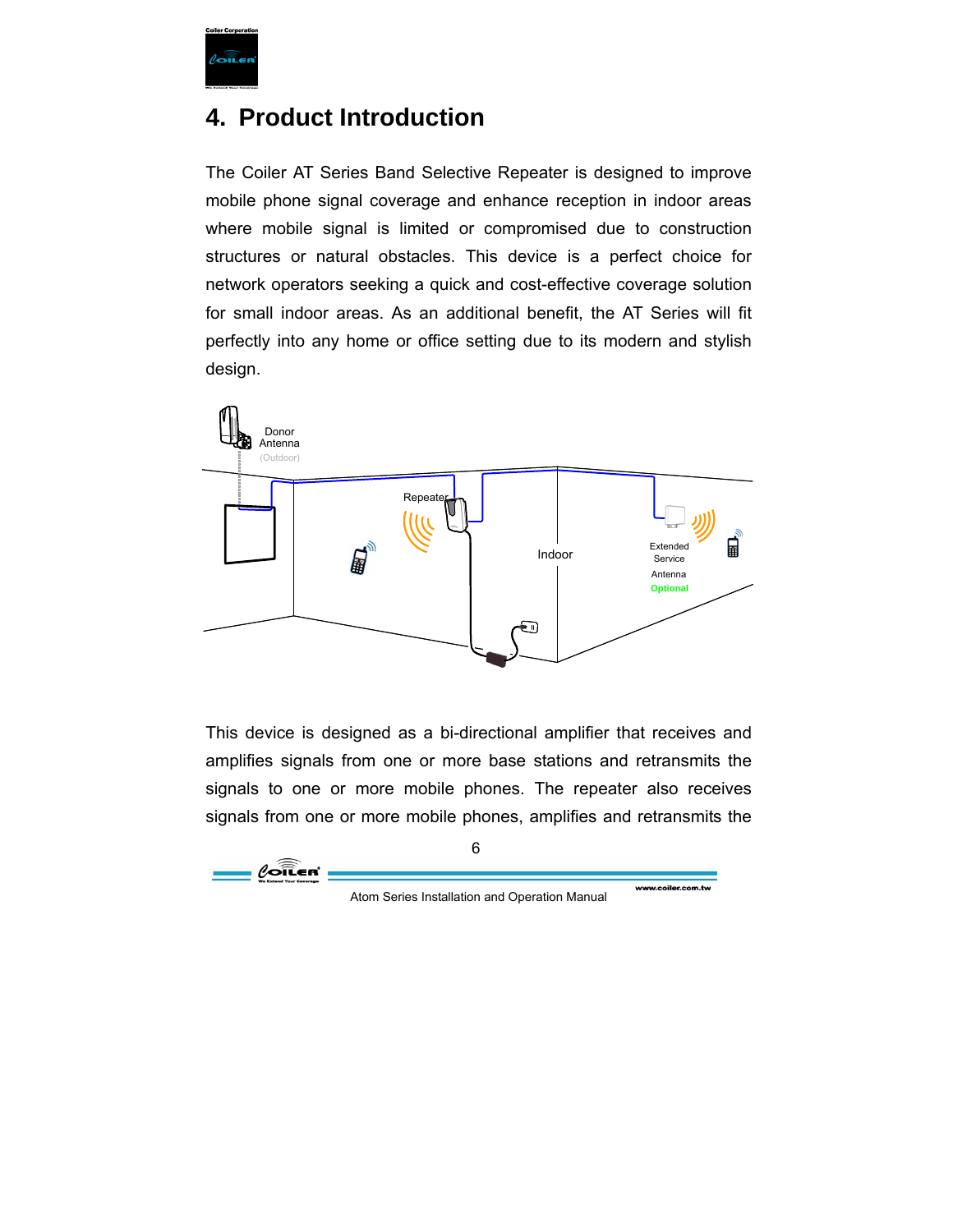

signals to the base stations.

This repeater will only amplify the operators' signal, as high SAW filter selectivity provides sharp, out of band rejection. It offers an Auto Gain Control function designed to protect the system against oscillation and interference with base stations. To enable easy installation, the AT Series Band Selective Repeater features an LED signal strength display and alarm LED.



www.coiler.com.tw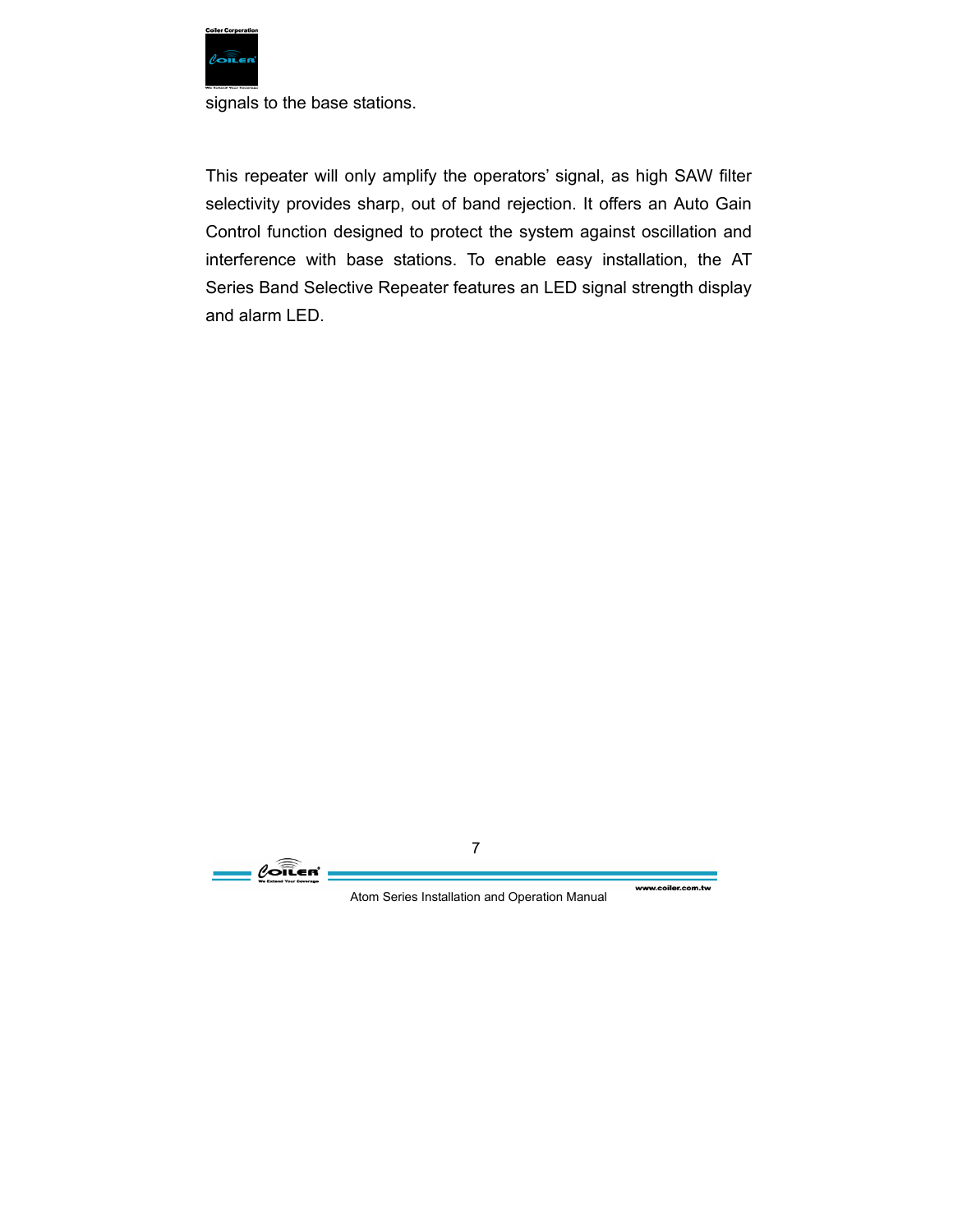

## **5. Installation**

Before installing the repeater, please check the package contents. Please contact the dealer if any part is missing. Also, **please read Chapter 1 'Safety Instructions' closely.**

### **5.1. Package Contents**

Standard package contents are displayed in the pictures below. **Package contents may vary.**





8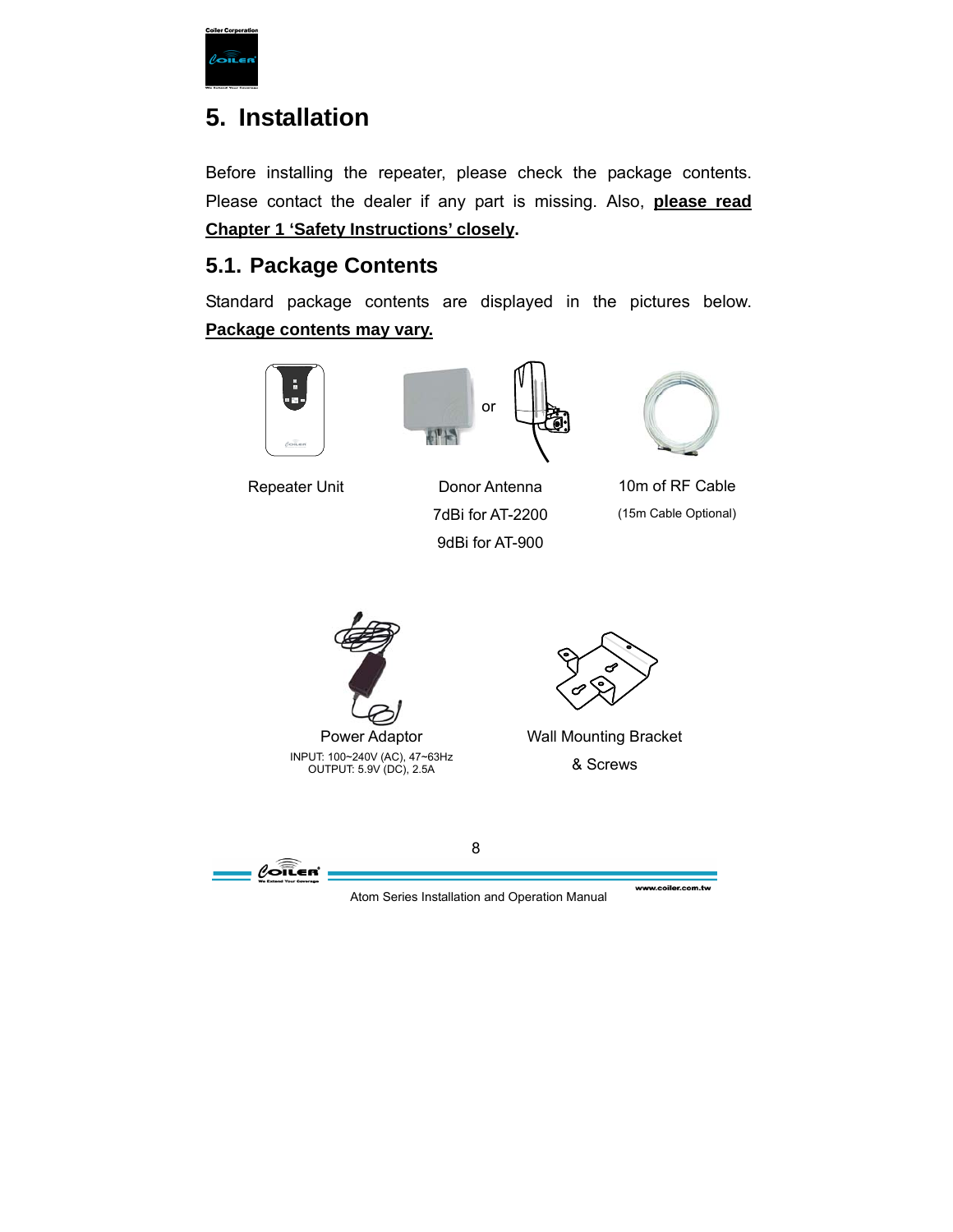

### **5.2. Parts Identification**





- 
- 
- **C.** Increment Increase Key (+) (Gain Adjustment)
- **D.** Increment Decrease Key  $(-)$ (Gain Adjustment)
- **E.** DL RSSI / Gain Level LED



- **A.** DC Power LED **F.** Donor Ant. Connector
- **B.** Performance LED **G.** Extended Service Ant. Connector
	- **H.** DC Power Connector

9

Atom Series Installation and Operation Manual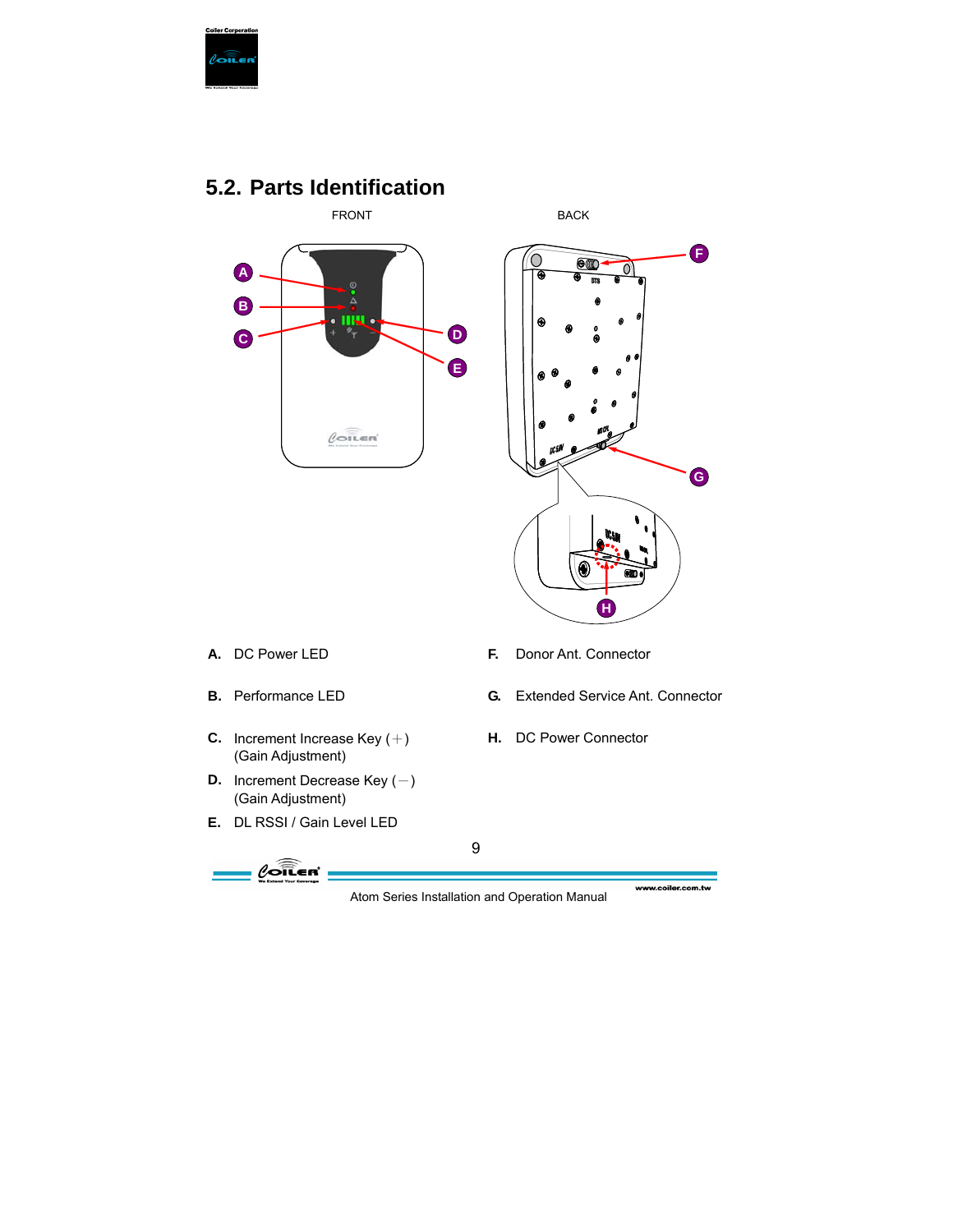

### **5.3. Installation of the Main Unit**

- 1. **This equipment is designed for indoor applications.** It should be installed and operated under the conditions below:
	- i. Temperature:  $10^{\circ}$ C ~  $50^{\circ}$ C
	- ii. Humidity:  $20\% \sim 85\%$
- 2. For the best performance, the repeater should be installed at a site at least 1 meter from the floor (in a standing position) or 2m if installed on the wall. **The front side of the repeater should be facing the area that requires coverage.**
- 3. To prevent the oscillation effect which can cause interference and might damage the repeater, please ensure that the distance between the repeater unit and the donor antenna is at least 8 meters (free space, back to back). So as the distance between extended service antenna and the donor antenna.



Atom Series Installation and Operation Manual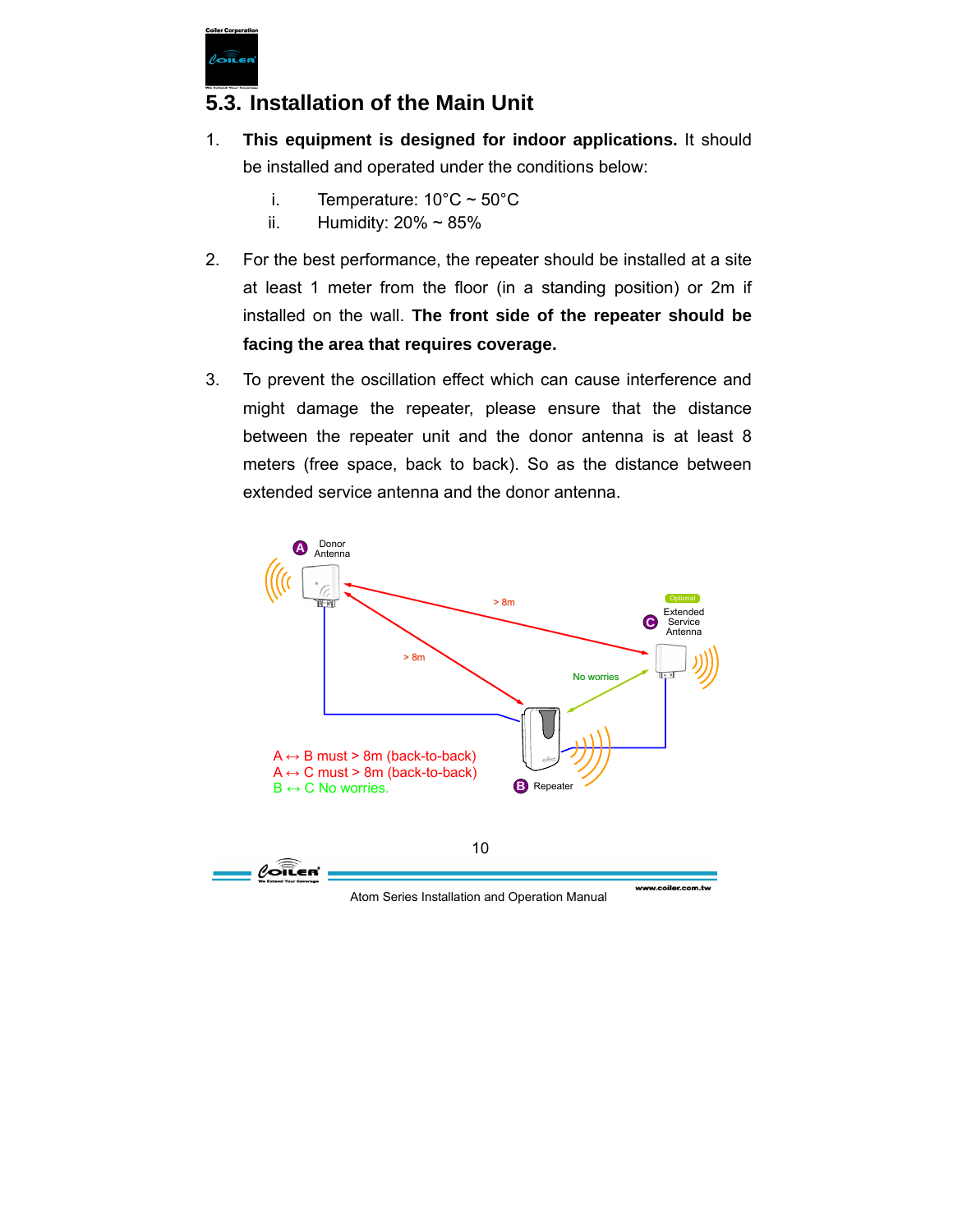

4. If the unit is to be installed on the wall, you will need the mounting kit provided. First; screw the wall mount tightly to the wall, then screw the repeater unit on to the wall mount as shown on the pictures below. Please ensure that both sides of the wall mount are fastened securely. The repeater will be 10° down-tilted on the wall mount.



5. If the unit is to be placed on the flat surface like book shelf or desk, the wall mount can be also used as a stand. It can be 10° down-tilted or up-tilted depending on environment.

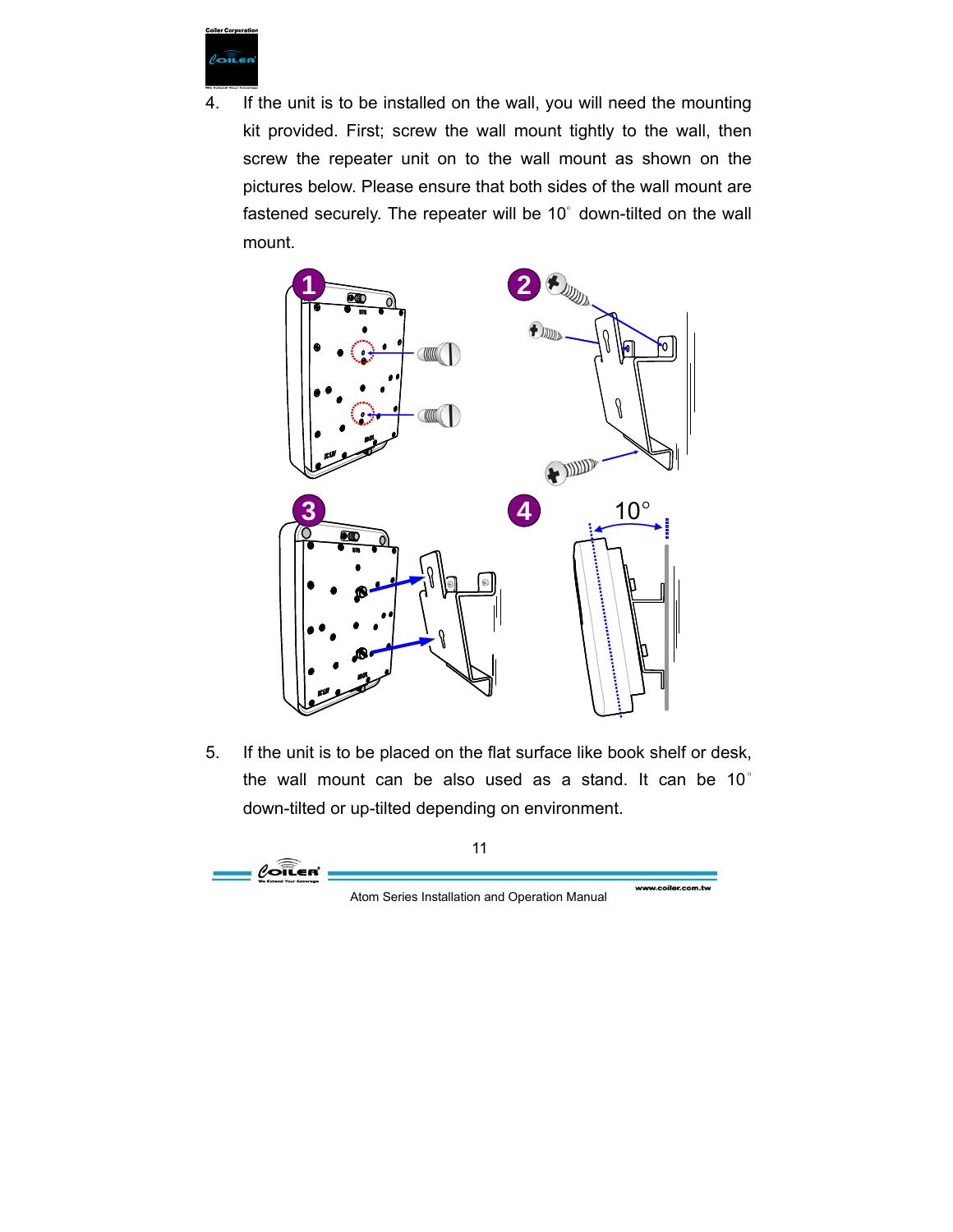



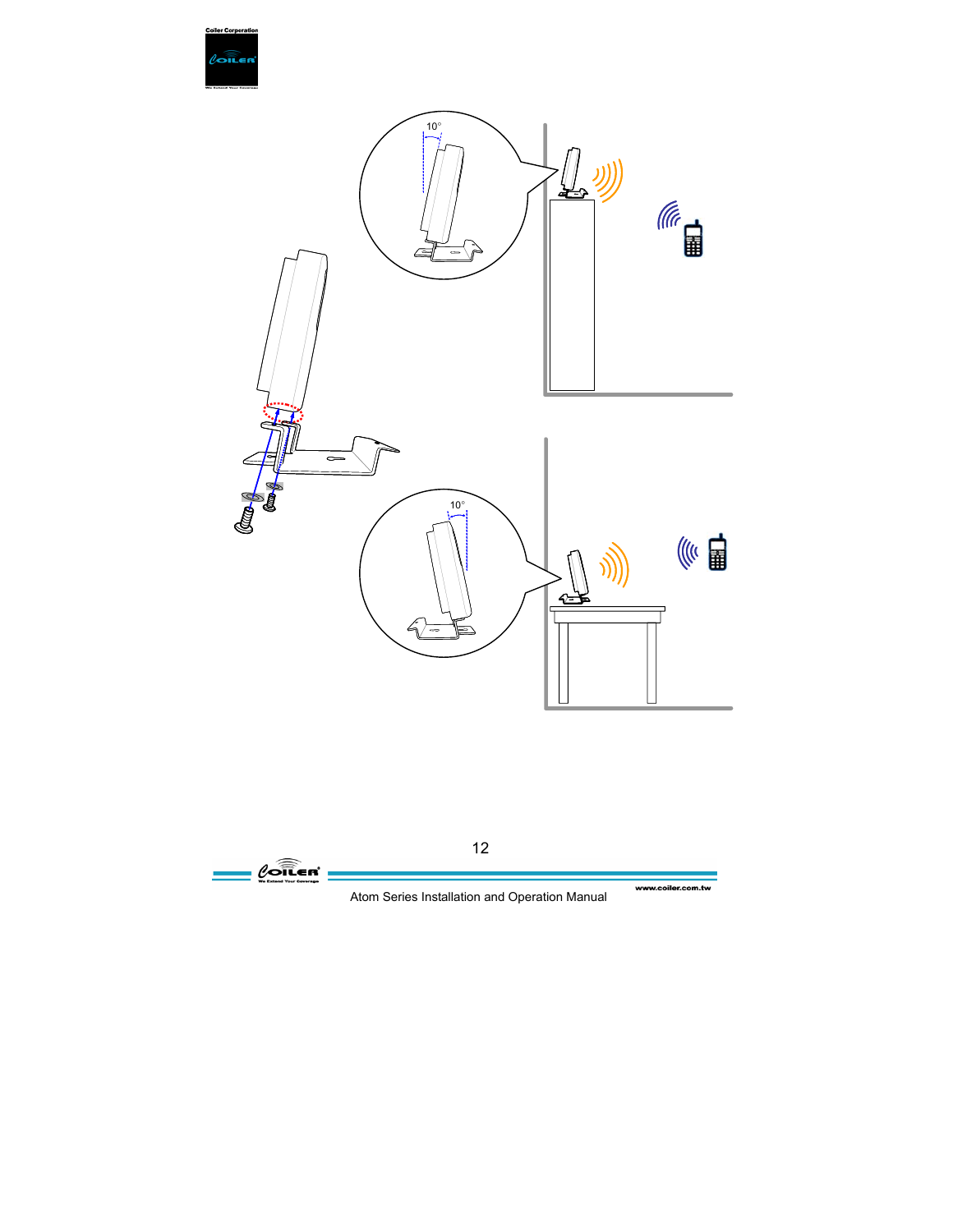

### **5.4. Installation of the Donor Antenna**

For best performance, the donor antenna should face the nearest base station. A perfect location should have the outdoor signal level greater than -80dBm (full signal bars on a mobile phone).

If the package contents include the indoor antenna as shown below, please attach it to the window glass where the mobile phone shows the most signal bars. Ensure that the side with the black sticker faces outdoors.



If the package contains the outdoor antenna as shown below, it should be mounted on a wall. You may need to reposition or rotate the donor antenna to find the direction providing the best signal level.

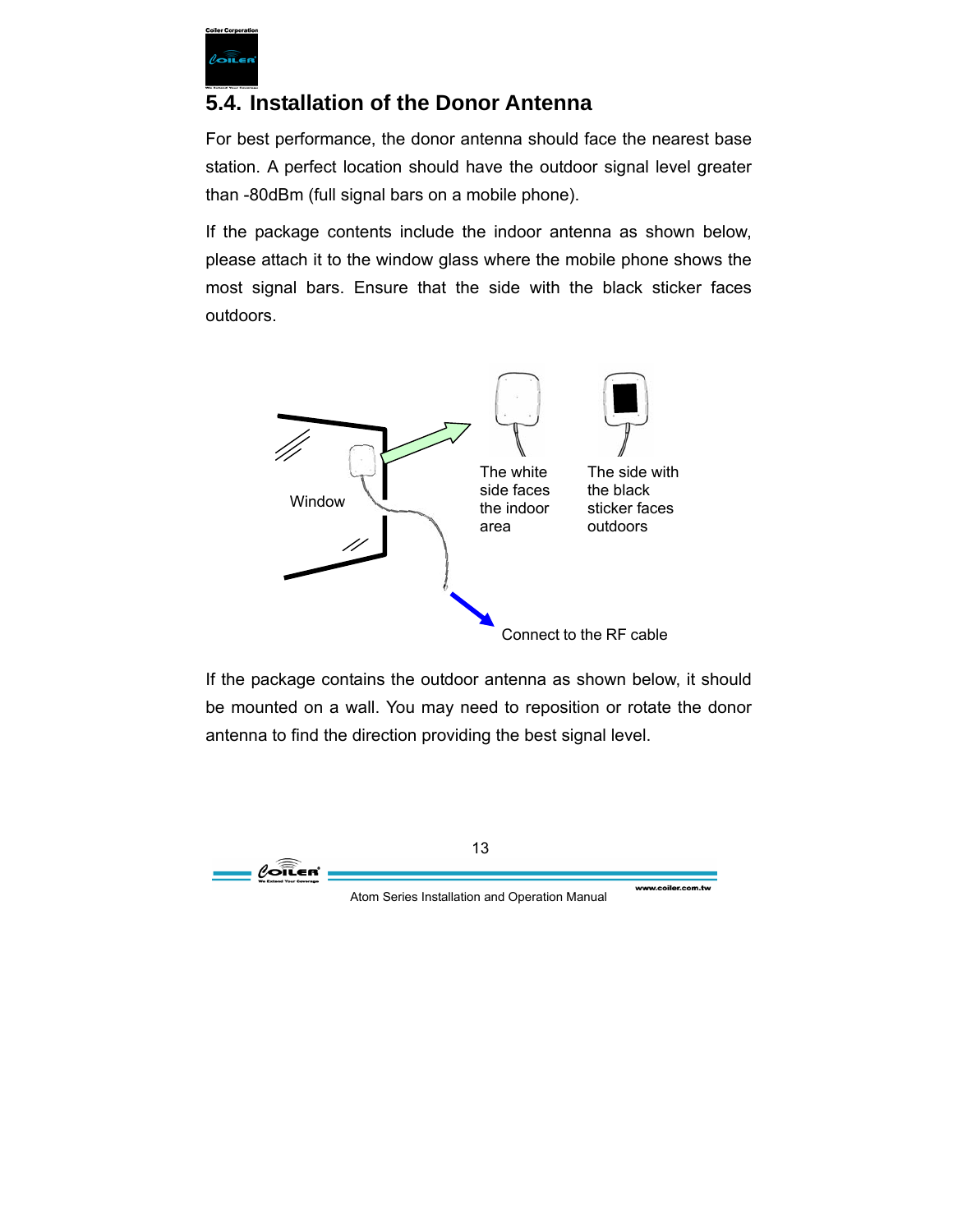



Mounted on the wall

#### **5.5. Installation of the Extended Service Antenna**

The AT Series provides an extra coupling port for coverage extension which enables more flexibility and convenience. You may connect additional indoor antenna in order to provide coverage in other room or floor. To do so, connect cable to the port marked as MS CPL. Make sure to unplug the power before making any connections. Also, make sure that the additional antenna is properly separated from the donor antenna (at least 8m). If the extension port is not used, make sure that it remains terminated.

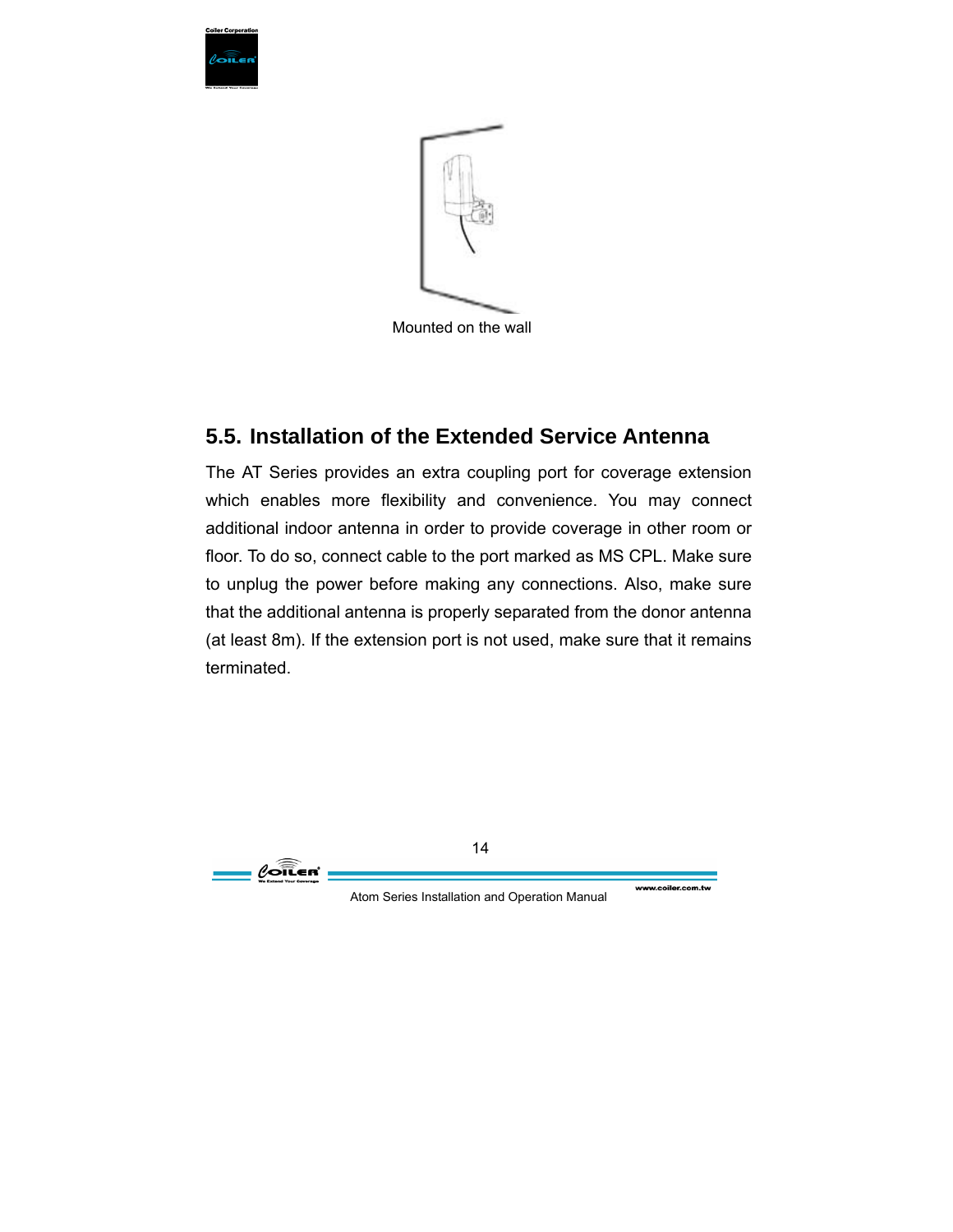

#### **5.6. Connecting the Cables**

The RF connector type of the repeater and the cable is SMA. Please ensure that the pin head of the connector is all right before plugging it in.

1. After mounting the donor antenna, plug the antenna connector into the RF cable and ensure that they are tightly fastened.



- 2. Route the RF cable into the house and ensure that the cable is fastened all the way into the house.
- 3. Plug in the donor antenna cable (marked as 'BTS'), extended service antenna cable (marked as 'MS CPL'. If the extra indoor antenna is used) and the DC power adaptor (DC side, marked as 'DC 6V') into the repeater. But DO NOT plug the AC side power connector into the AC power source at this moment.



Atom Series Installation and Operation Manual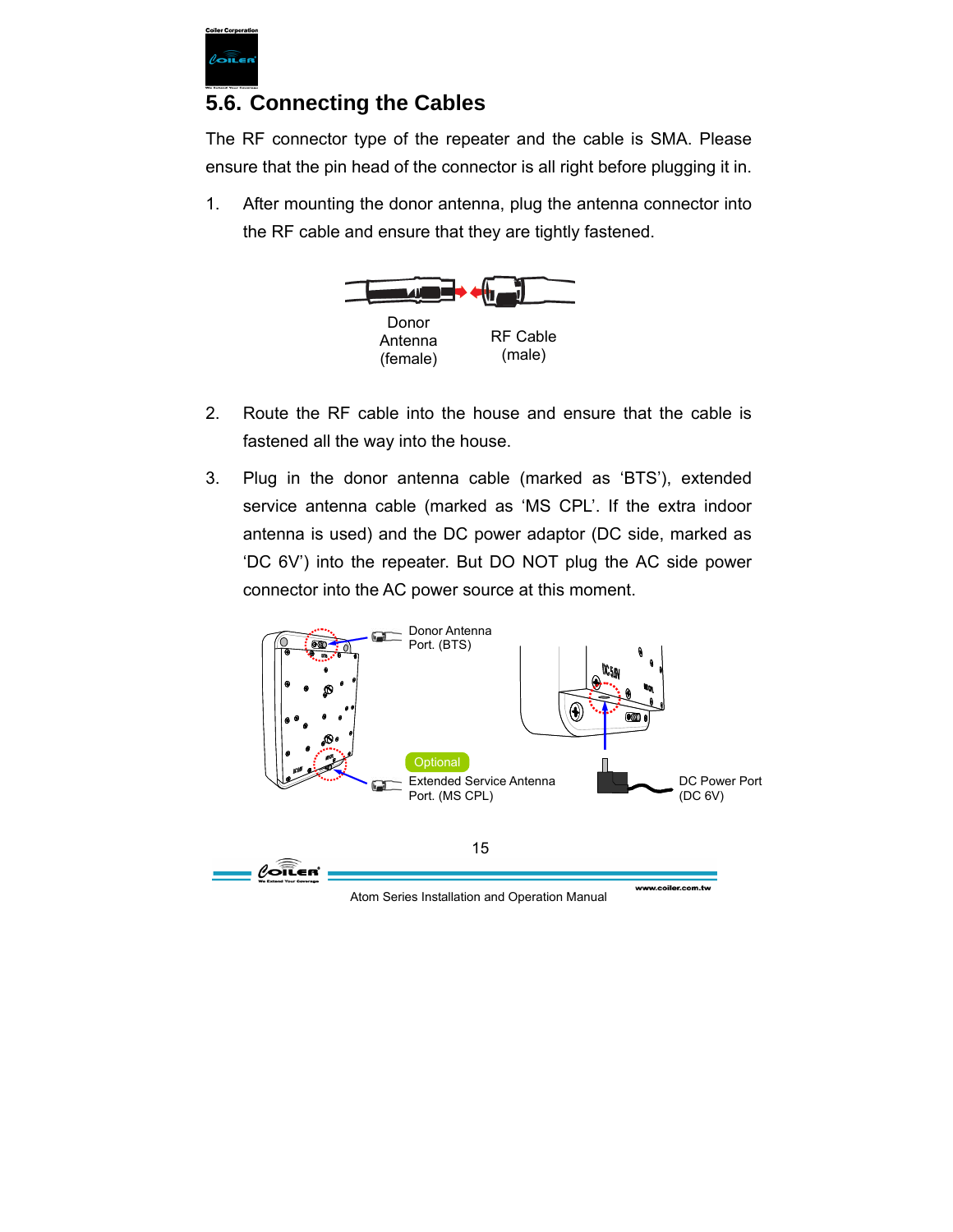

## **6. Start the Device**

### **6.1. Switch on the Repeater**

- 1. Before switching on the repeater, **please read Chapter 1 "Safety instructions" closely.**
- 2. Plug the AC side connector into the AC power source. Please ensure that every part is tightly fastened and the distance between the repeater and the donor antenna is sufficient (at least 8 meters).
- 3. The power LED of the unit will be on, at which point the unit will start the self-checking procedure. After finishing the self check, the DL RSSI LED display will show the current power level of the donor antenna in the form of signal bars. Now the repeater is working.



- 4. If the installation is correct, the performance LED should be GREEN and the displayed signal bars should NOT be changing radically. (no more than 2 bars)
- 5. If the performance LED turns into ORANGE (NOT pure red), that means the donor signal is too low to obtain an acceptable coverage. Please search for another location to reinstall your donor antenna

www.coiler.com.tw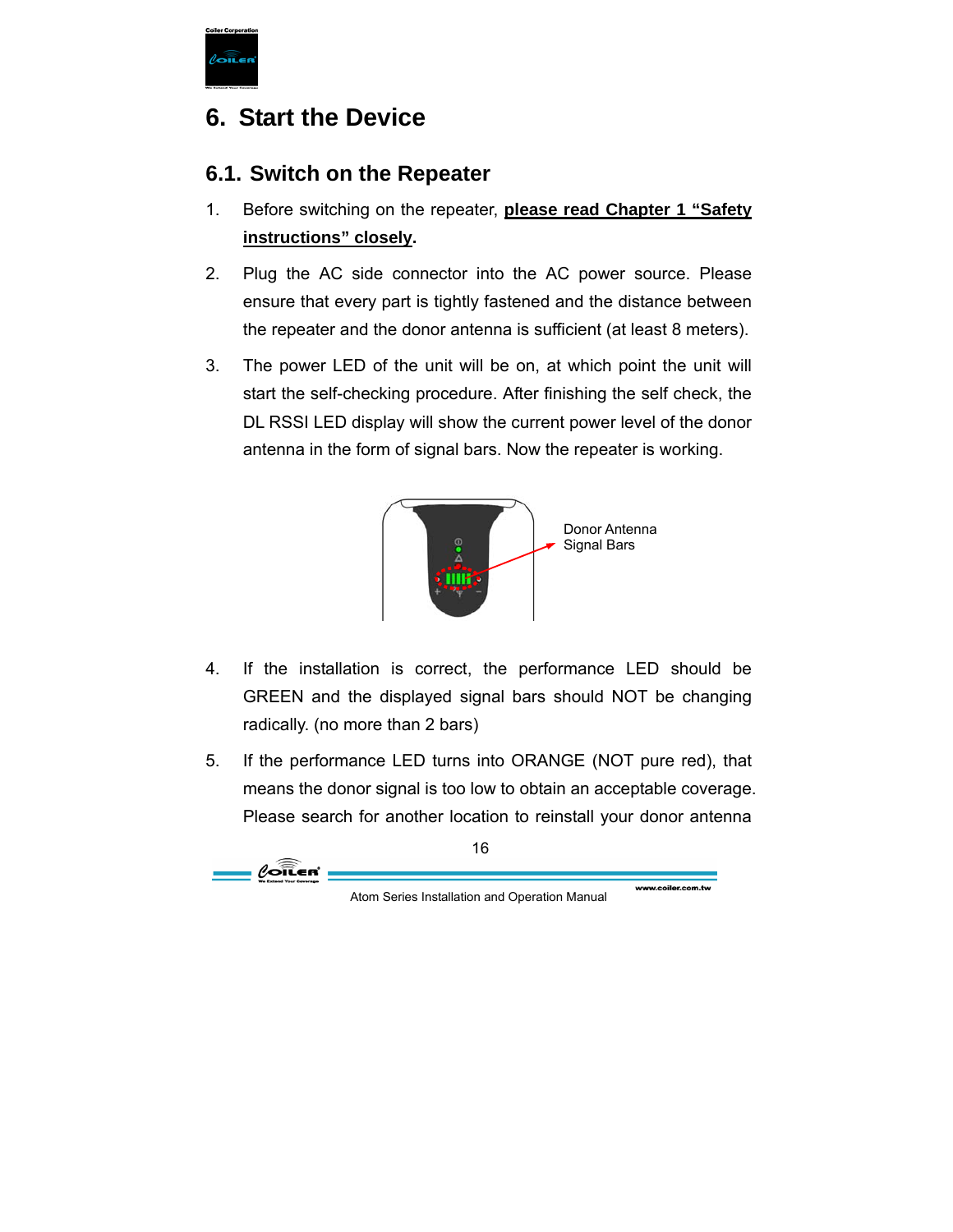

for the better performance.

- 6. Please make a call through your mobile phone to check the communication quality.
- 7. Please be aware of the performance LED at all times. If it turns RED, refer to the Troubleshooting section (Section 7) of this manual.

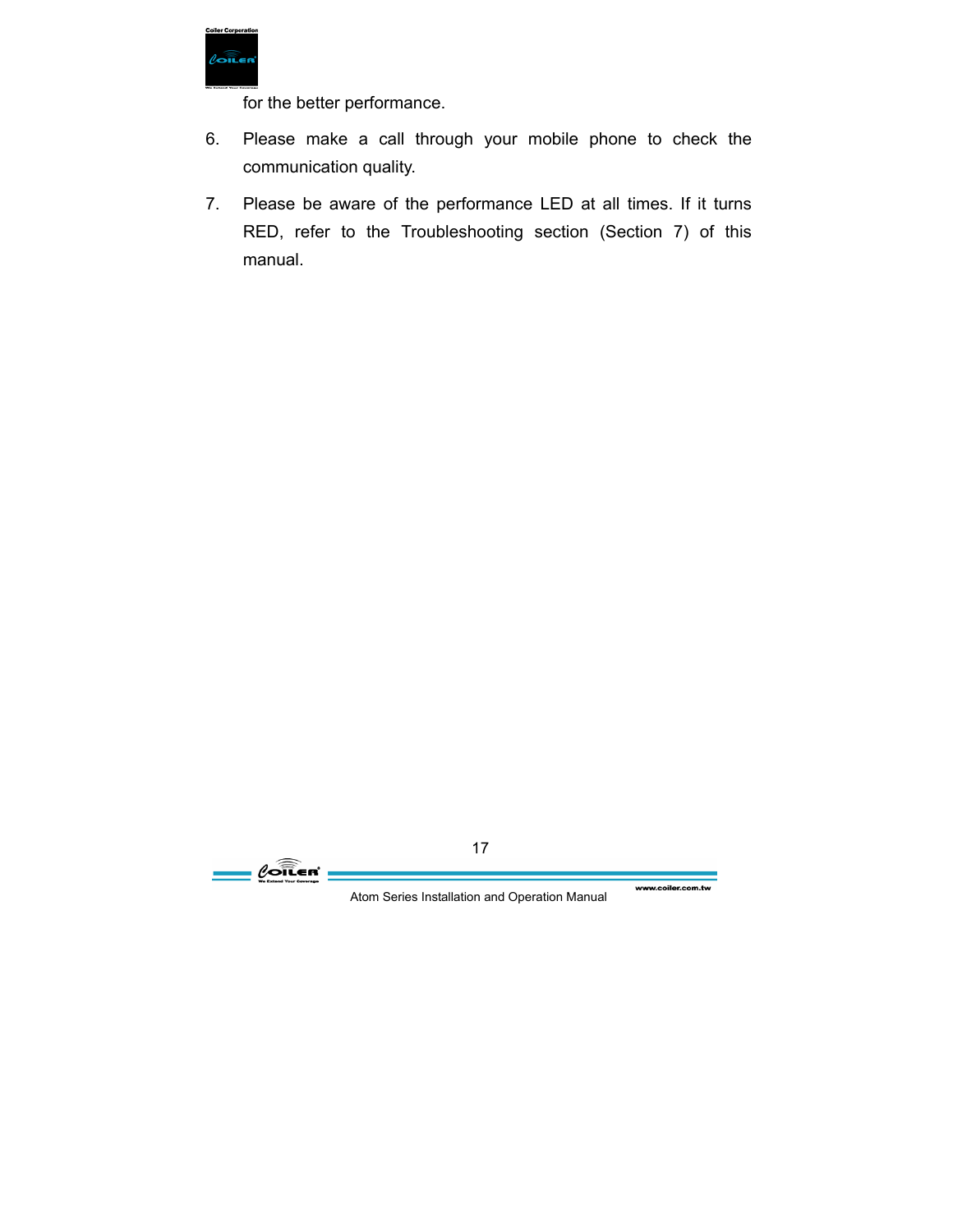

#### **6.2. Donor RSSI Indication**

AT Series Band Selective Repeater is equipped with DL RSSI LED which indicates the current signal power from the donor antenna. More signal bars represents stronger signal power from the donor antenna which also means the coverage is getting better. (5dB for each bar)

On the contrary, the coverage quality and performance of the repeater will be lowered with less signal bars. If the donor antenna power is lower than the minimum level, (please refer to the table below) the performance LED will turn into ORANGE. In that case, Coiler strongly recommends user to change the location installing the donor antenna.



Atom Series Installation and Operation Manual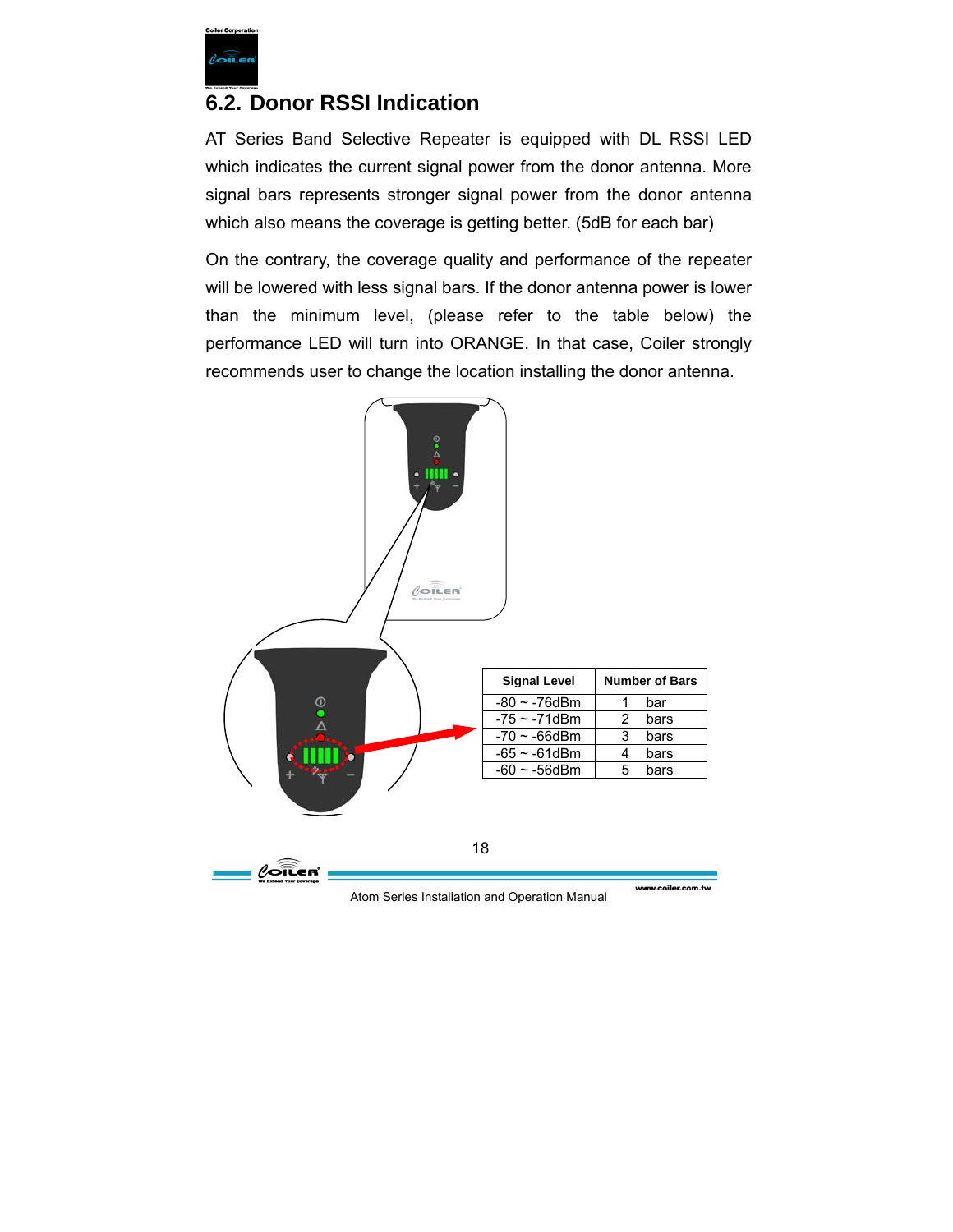

#### **6.3. Gain Adjustment**

In order to enable flexible adoption to various mobile environments, the AT Series offers users an Adjustable Gain Control function. The adjustable range is from 40dB to 60dB in 1dB increments. All configurations can be done by simply pressing the buttons inside the small holes of the front panel. Signal bar will change every 4dB gain difference. (Please refer to the table below) When adjusting gain level, both DL and UL gain will be changed.

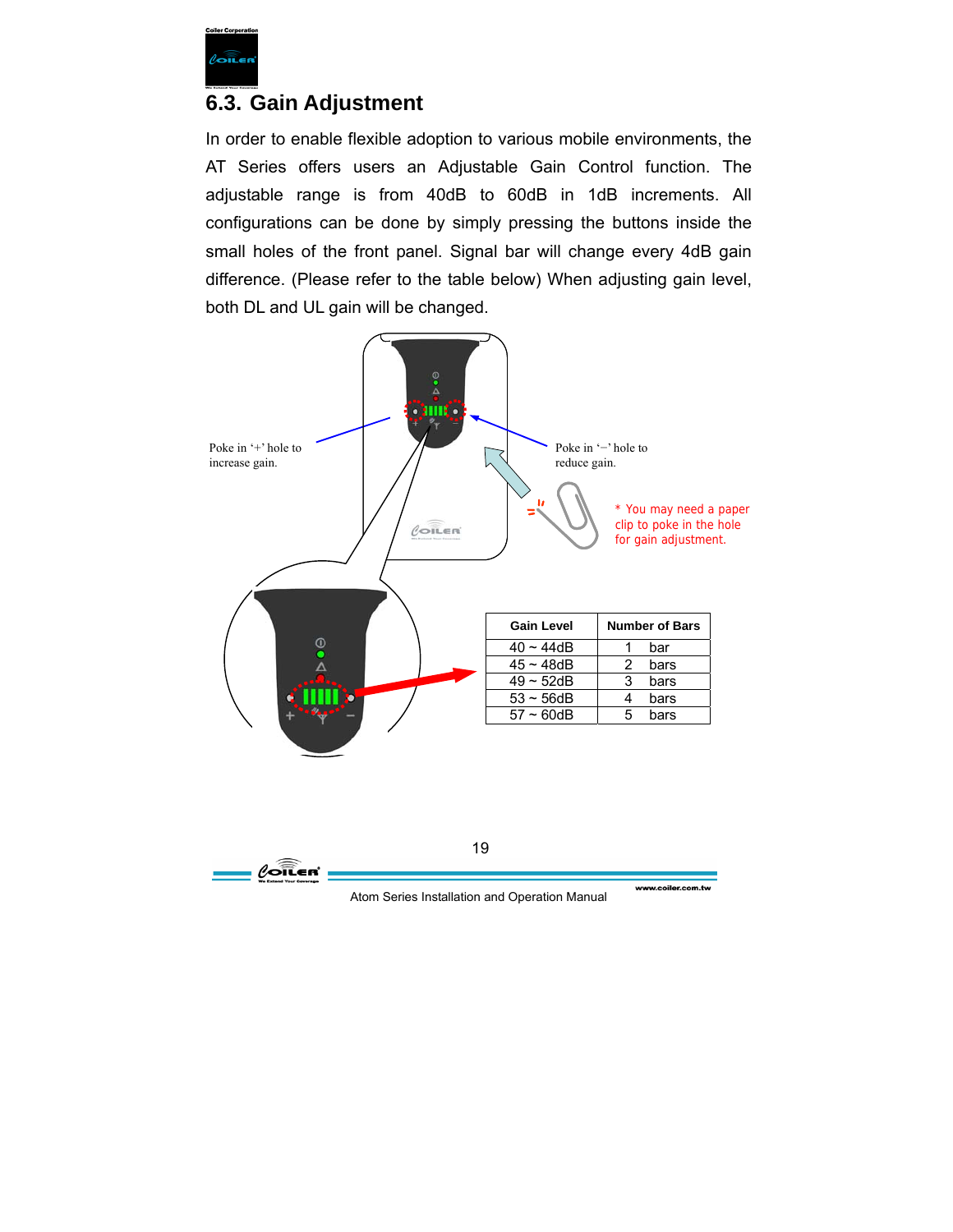

### **6.4. Automatic Gain Control (AGC)**

The AT Series Repeater has been equipped with an intelligent function known as 'Automatic Gain Control' (AGC) which can adjust the gain level in order to maintain a consistent output power. This function can prevent the device from being damaged by an over-powered input signal and protect the network against interference.

The logic of AGC is illustrated in the diagram below. The total range of the AGC is 20dB – once the input power exceeds the maximum level of the AGC (AGC out of range), the automatic shutdown function will be triggered and the RF module will stop working until it is able to recover.





Atom Series Installation and Operation Manual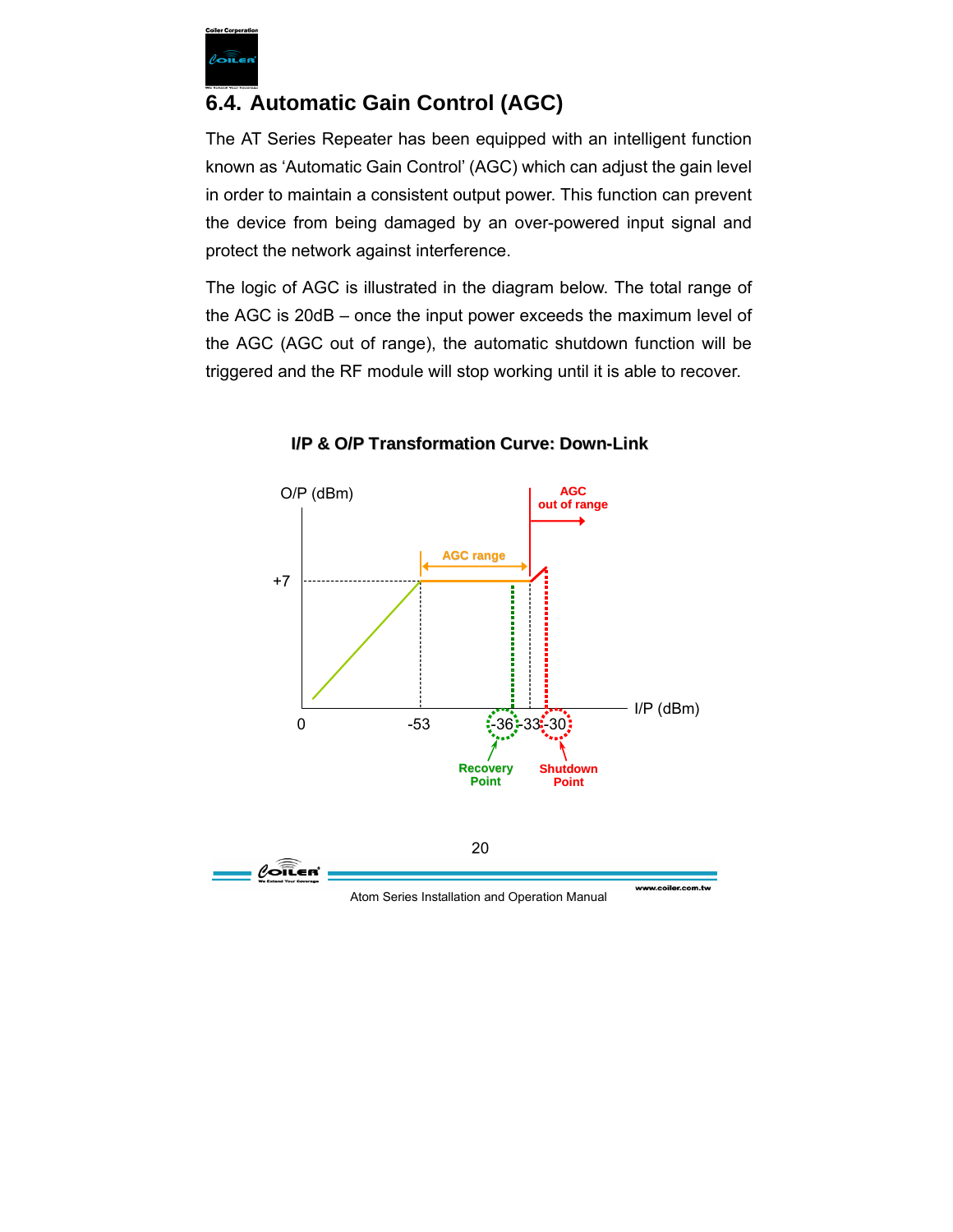

#### **6.5. Alarm LED**

The AT Series Repeater is equipped with Auto Shutdown and Auto Turn-on functions. Whenever an incorrect installation or power surge occurs, the red alarm LED will blink. It will also temporarily stop functioning in order to prevent interference and to protect the repeater from damage.



- 1. When an alarm situation occurs, the repeater will shut down the RF function at the same time.
- 2. When the alarm goes off, please check if the distance between the donor antenna and the repeater unit is too short. Please keep them as far away from each other as you can. You will need at least 8 meters between these two devices to make them work normally.
- 3. After the alarm situation is eliminated, the repeater will automatically turn itself on in 20 seconds. If the alarm status doesn't change by the third time this happens, the repeater will shut itself down completely. After that you can replug the power cable of the

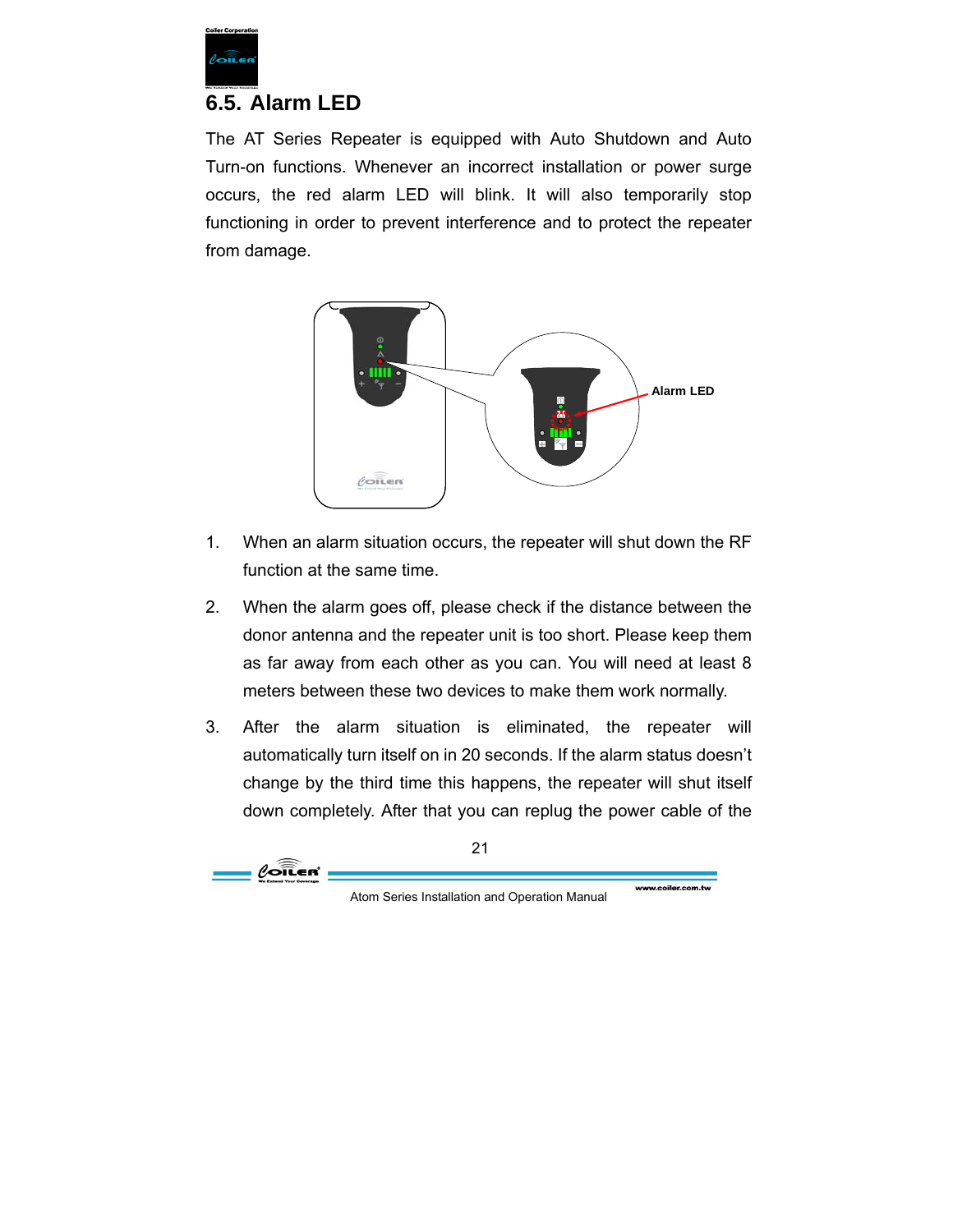

repeater to switch on the repeater again.

4. If there are any other problems, please refer to the Troubleshooting section (Section 7) of this manual.

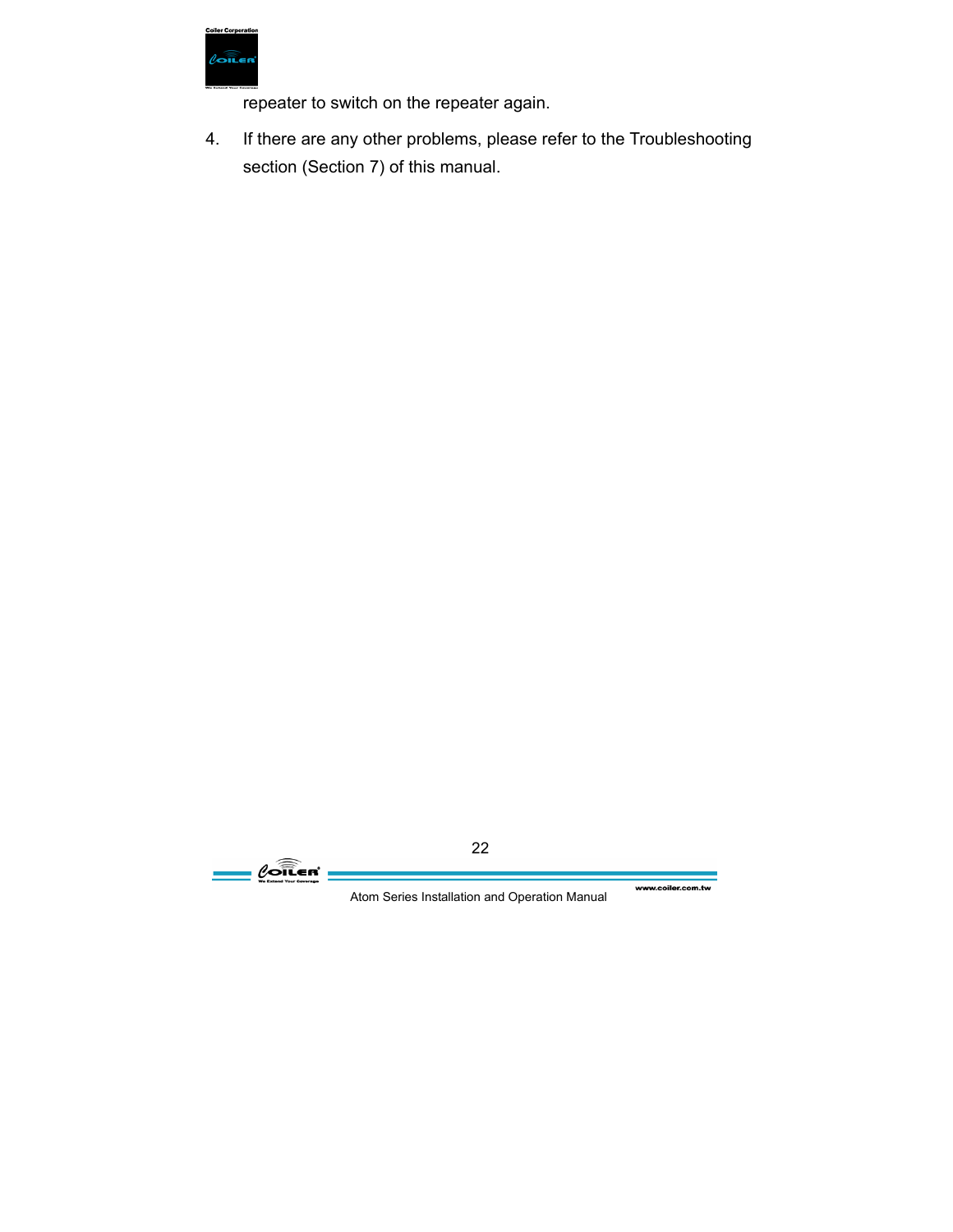

## **7. Troubleshooting**

| Question              | Answer                                                                                                    |
|-----------------------|-----------------------------------------------------------------------------------------------------------|
| Why don't I           | have Ensure that the output power of the adaptor's DC is                                                  |
| after<br>coverage     | 5.9V and the repeater is switched on. (Green power                                                        |
| installation?         | LED is on.)                                                                                               |
|                       | Ensure that the donor antenna has been installed<br>properly.                                             |
|                       | Ensure that all the cables and the connectors are<br>tightly fastened.                                    |
|                       | Check that the outdoor signal level (RSSI), which is<br>shown in the LED display, is greater than -80dBm. |
|                       | Why can't I make $a$ Ensure that the distance between the donor antenna                                   |
| call with full signal | repeater unit is sufficient.<br>(Coiler<br>and<br>the                                                     |
| bars?                 | recommends at least 8 meters)                                                                             |
|                       | Please move the location of the repeater and check if                                                     |
|                       | the communication quality has improved or not.                                                            |
|                       | Lower the repeater's gain.                                                                                |